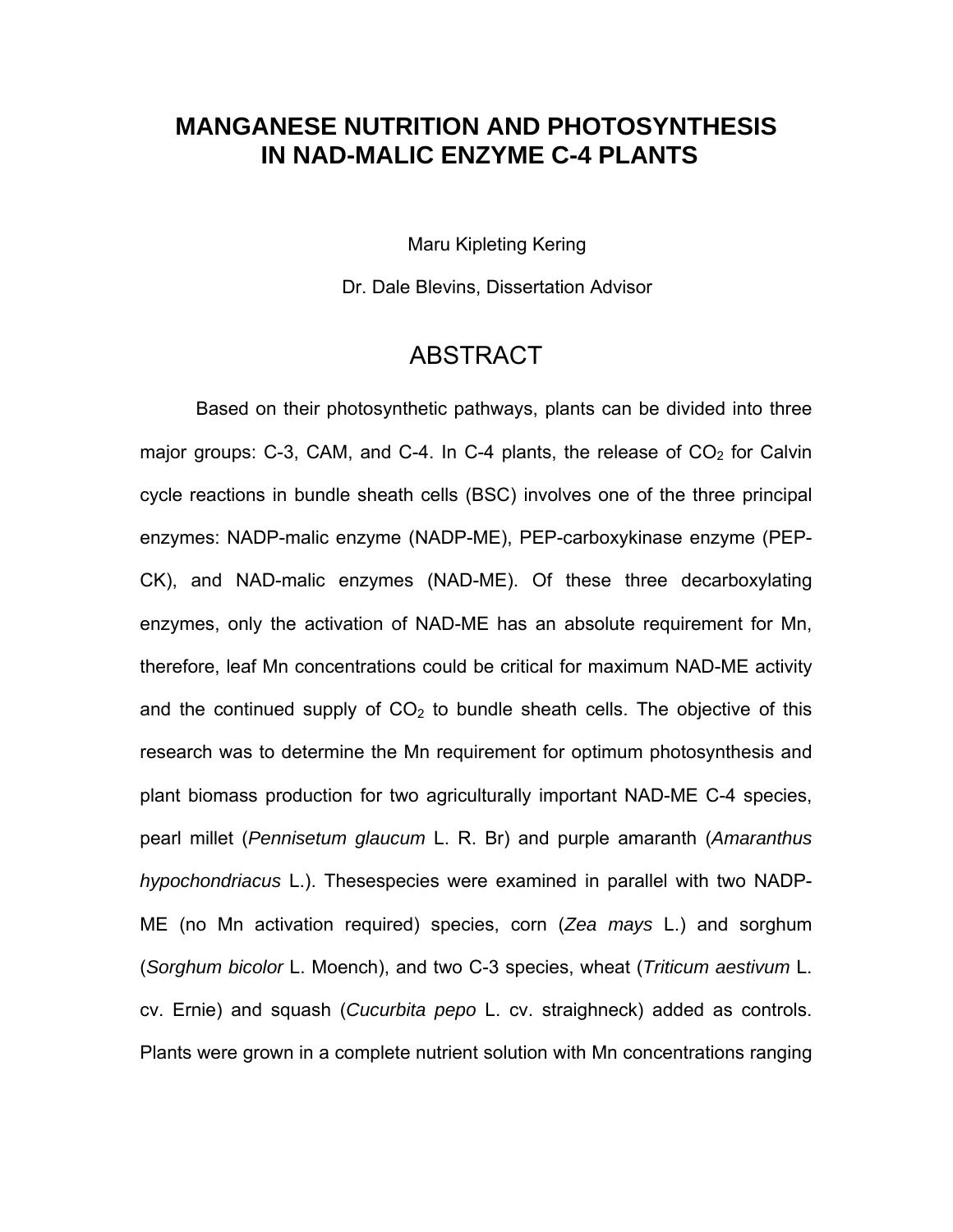from 0 to 100 µM. Field grown pearl millet and purple amaranth received Mn from two sources, Mn beads and manganese chloride.

Manganese concentration required for optimum photosynthetic rate and biomass production of the C-3 and NADP-ME C-4 species was found to be  $\sim$ 2 μM, which is the concentration commonly used in plant nutrient media. Manganese concentrations above 2 µM had no significant effect on either photosynthetic rate or biomass production of these plants. Also, in C-3 and NADP-ME C-4 species, light saturated photosynthesis  $(A<sub>max</sub>)$  was the highest for plants receiving 2-5 μM Mn and no change was observed with increasing Mn concentration. In contrast, in both NAD-ME species, the optimum growth and photosynthetic responses required Mn concentrations 20-fold higher than those typically used in hydroponic media, and increasing Mn concentration from 10 to 75 µM resulted in a 50% increase in photosynthetic rate in purple amaranth and a 36% increase in pearl millet. NAD-ME plants receiving higher Mn concentrations had greater responses to increasing photosynthetic photon flux density (PPFD), and at saturating light, pearl millet and purple amaranth receiving  $\geq$  50 μM Mn achieved higher A<sub>max</sub> than those receiving lower Mn treatments. However, in all plant species, Mn treatment had little effect on the apparent quantum yield (AQY), perhaps indicating that at this range, light rather than Mn was limiting photosynthesis. Interestingly, Mn concentration higher than 2 μM had little effect on stomatal conductance in all six tested species. This strongly implies that increased photosynthetic rates in NAD-ME species with